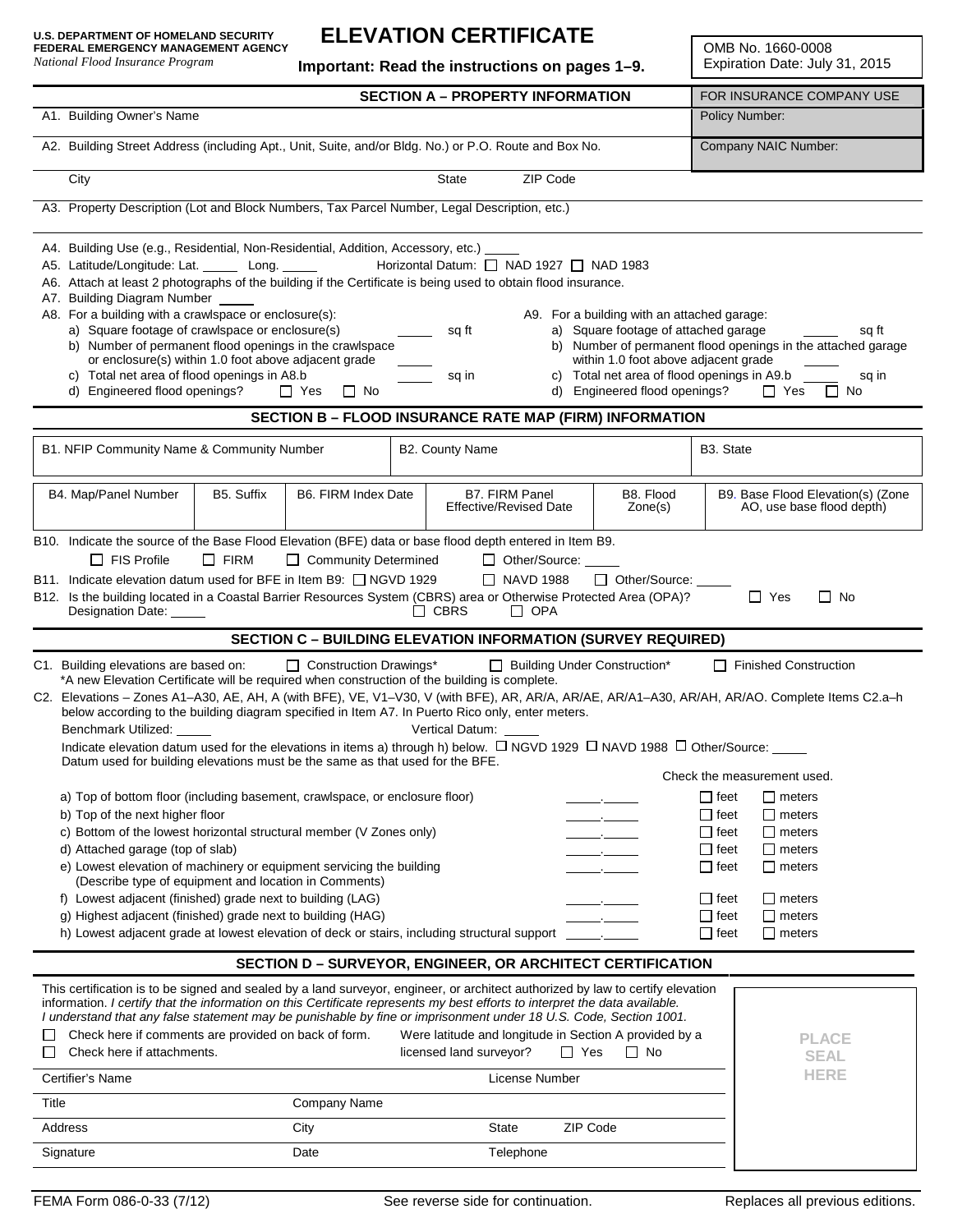|                  | IMPORTANT: In these spaces, copy the corresponding information from Section A.                                                                                                                                                                                                   |          | FOR INSURANCE COMPANY USE |
|------------------|----------------------------------------------------------------------------------------------------------------------------------------------------------------------------------------------------------------------------------------------------------------------------------|----------|---------------------------|
|                  | Building Street Address (including Apt., Unit, Suite, and/or Bldg. No.) or P.O. Route and Box No.                                                                                                                                                                                |          | Policy Number:            |
| City             | <b>State</b>                                                                                                                                                                                                                                                                     | ZIP Code | Company NAIC Number:      |
|                  | <b>SECTION D - SURVEYOR, ENGINEER, OR ARCHITECT CERTIFICATION (CONTINUED)</b>                                                                                                                                                                                                    |          |                           |
|                  | Copy both sides of this Elevation Certificate for (1) community official, (2) insurance agent/company, and (3) building owner.                                                                                                                                                   |          |                           |
| Comments         |                                                                                                                                                                                                                                                                                  |          |                           |
|                  |                                                                                                                                                                                                                                                                                  |          |                           |
|                  |                                                                                                                                                                                                                                                                                  |          |                           |
|                  |                                                                                                                                                                                                                                                                                  |          |                           |
|                  |                                                                                                                                                                                                                                                                                  |          |                           |
|                  |                                                                                                                                                                                                                                                                                  |          |                           |
|                  |                                                                                                                                                                                                                                                                                  | Date     |                           |
|                  |                                                                                                                                                                                                                                                                                  |          |                           |
|                  | SECTION E - BUILDING ELEVATION INFORMATION (SURVEY NOT REQUIRED) FOR ZONE AO AND ZONE A (WITHOUT BFE)                                                                                                                                                                            |          |                           |
|                  |                                                                                                                                                                                                                                                                                  |          |                           |
|                  | For Zones AO and A (without BFE), complete Items E1–E5. If the Certificate is intended to support a LOMA or LOMR-F request, complete Sections A, B,<br>and C. For Items E1-E4, use natural grade, if available. Check the measurement used. In Puerto Rico only, enter meters.   |          |                           |
|                  | E1. Provide elevation information for the following and check the appropriate boxes to show whether the elevation is above or below the highest adjacent<br>grade (HAG) and the lowest adjacent grade (LAG).                                                                     |          |                           |
|                  |                                                                                                                                                                                                                                                                                  |          |                           |
|                  |                                                                                                                                                                                                                                                                                  |          |                           |
|                  | E2. For Building Diagrams 6-9 with permanent flood openings provided in Section A Items 8 and/or 9 (see pages 8-9 of Instructions), the next higher floor<br>(elevation C2.b in the diagrams) of the building is $\Box$ feet $\Box$ meters $\Box$ above or $\Box$ below the HAG. |          |                           |
| Signature<br>E3. |                                                                                                                                                                                                                                                                                  |          |                           |
| E4.              | Top of platform of machinery and/or equipment servicing the building is $\Box$ . $\Box$ feet $\Box$ meters $\Box$ above or $\Box$ below the HAG.                                                                                                                                 |          |                           |

ordinance?  $\Box$  Yes  $\Box$  No  $\Box$  Unknown. The local official must certify this information in Section G.

### **SECTION F – PROPERTY OWNER (OR OWNER'S REPRESENTATIVE) CERTIFICATION**

The property owner or owner's authorized representative who completes Sections A, B, and E for Zone A (without a FEMA-issued or community-issued BFE) or Zone AO must sign here. The statements in Sections A, B, and E are correct to the best of my knowledge.

Property Owner's or Owner's Authorized Representative's Name

Address and the control of the control of the City of the City of State State ZIP Code

Signature **Date Telephone** Controller in the Date of the Date of the Date of Telephone

**Comments** 

Check here if attachments.

#### **SECTION G – COMMUNITY INFORMATION (OPTIONAL)**

The local official who is authorized by law or ordinance to administer the community's floodplain management ordinance can complete Sections A, B, C (or E), and G of this Elevation Certificate. Complete the applicable item(s) and sign below. Check the measurement used in Items G8–G10. In Puerto Rico only, enter meters.

| G1. □ The information in Section C was taken from other documentation that has been signed and sealed by a licensed surveyor, engineer, or architect who |  |
|----------------------------------------------------------------------------------------------------------------------------------------------------------|--|
| is authorized by law to certify elevation information. (Indicate the source and date of the elevation data in the Comments area below.)                  |  |

G2.  $\Box$  A community official completed Section E for a building located in Zone A (without a FEMA-issued or community-issued BFE) or Zone AO.

G3.  $\Box$  The following information (Items G4–G10) is provided for community floodplain management purposes.

| G4. Permit Number                                                               | Date Permit Issued<br>G5.                                 |       |             |               | G6. Date Certificate Of Compliance/Occupancy Issued |
|---------------------------------------------------------------------------------|-----------------------------------------------------------|-------|-------------|---------------|-----------------------------------------------------|
| This permit has been issued for:<br>G7.                                         | $\Box$ New Construction<br>$\Box$ Substantial Improvement |       |             |               |                                                     |
| Elevation of as-built lowest floor (including basement) of the building:<br>G8. |                                                           |       | $\Box$ feet | $\Box$ meters | Datum                                               |
| BFE or (in Zone AO) depth of flooding at the building site:<br>G9.              |                                                           |       | $\Box$ feet | $\Box$ meters | Datum                                               |
| G10. Community's design flood elevation:                                        |                                                           |       | $\Box$ feet | $\Box$ meters | Datum                                               |
|                                                                                 |                                                           |       |             |               |                                                     |
| Local Official's Name                                                           |                                                           | Title |             |               |                                                     |
| <b>Community Name</b>                                                           |                                                           |       | Telephone   |               |                                                     |
| Signature                                                                       |                                                           | Date  |             |               |                                                     |
| Comments                                                                        |                                                           |       |             |               |                                                     |
|                                                                                 |                                                           |       |             |               | $\sqcap$ Check here if attachments.                 |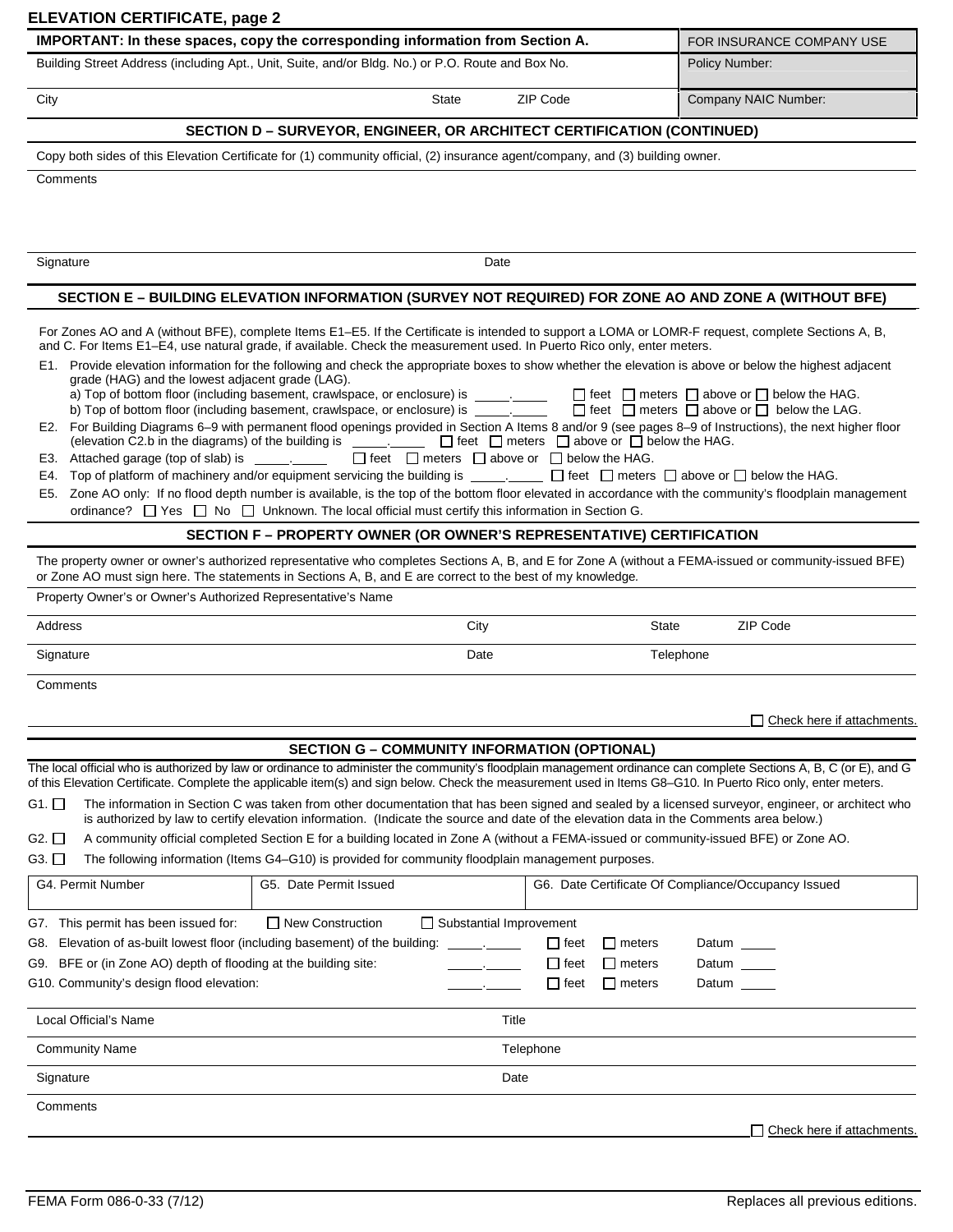## **Building Photographs**

See Instructions for Item A6.

| IMPORTANT: In these spaces, copy the corresponding information from Section A.                    | <b>FOR INSURANCE COMPANY USE</b> |          |                      |
|---------------------------------------------------------------------------------------------------|----------------------------------|----------|----------------------|
| Building Street Address (including Apt., Unit, Suite, and/or Bldg. No.) or P.O. Route and Box No. |                                  |          | Policy Number:       |
| City                                                                                              | State                            | ZIP Code | Company NAIC Number: |

If using the Elevation Certificate to obtain NFIP flood insurance, affix at least 2 building photographs below according to the instructions for Item A6. Identify all photographs with date taken; "Front View" and "Rear View"; and, if required, "Right Side View" and "Left Side View." When applicable, photographs must show the foundation with representative examples of the flood openings or vents, as indicated in Section A8. If submitting more photographs than will fit on this page, use the Continuation Page.